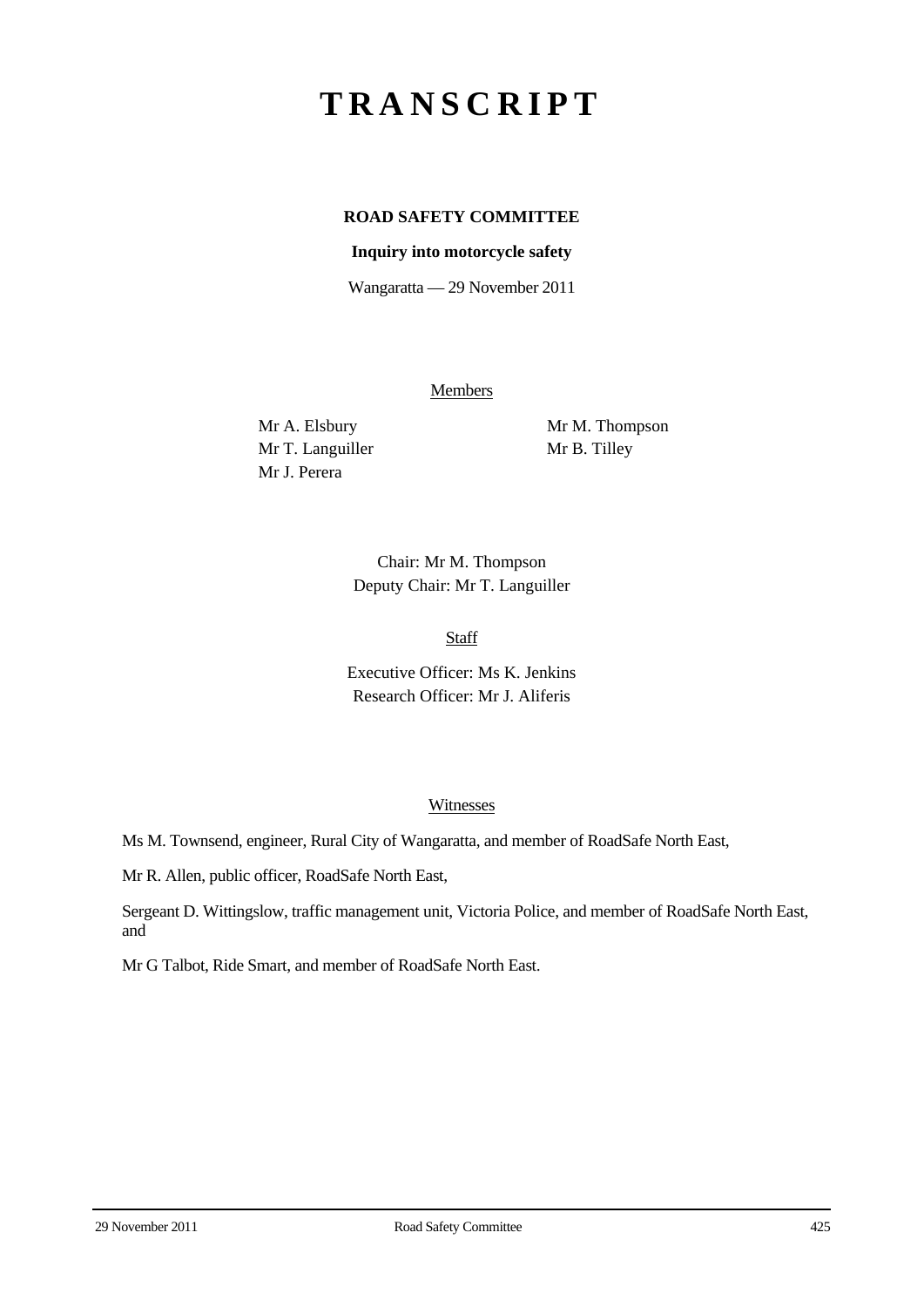**The CHAIR** — Welcome to the public hearing of the Road Safety Committee's inquiry into motorcycle safety in Wangaratta. As a committee we have received over 72 written submissions since releasing the terms of reference. The purpose of the hearings is to obtain further evidence from selected witnesses covering the terms of reference. We thank you for attending. You are reminded that anything you say will be published in the transcript and is protected by parliamentary privilege. Once you leave the hearing, anything you say or publish outside this room is not so protected. Hansard reporters will be recording today's proceedings and will provide a proof version of the transcript so that any typographical errors can be corrected. To commence the first segment of the afternoon proceedings, we have with us representatives from the Rural City of Wangaratta and RoadSafe North East. I understand you have prepared a submission which I invite you to speak briefly to, following which we will have a number of questions that we will put forward.

I think Mr Talbot may be contributing to Movember. He has a few days to go; he is on his last days. One of our committee colleagues, Mr Elsbury, is also a Movember aspirate.

**Mr ALLEN** — Thank you very much for having us here. I have been elected as spokesperson to represent the group. Each of the four members here is part of RoadSafe North East.

**The CHAIR** — Can you give us your name and correspondence address?

**Mr ALLEN** — I am Robert Allen and I am the public officer with RoadSafe North East. My address is <address confidential>. The other members of the group are Mary Townsend, who is from the Rural City of Wangaratta as part of our RoadSafe council. George Talbot is from Ride Smart, which a local motorcycle training group, and he is also part of our RoadSafe group.

**The CHAIR** — What is your postal address, George?

**Mr TALBOT** — It is <address confidential>.

**The CHAIR** — And Mary, what is yours?

**Ms TOWNSEND** — <address confidential>.

**Mr ALLEN** — Darren Wittingslow is the sergeant with the TMU based in Benalla.

**Sgt WITTINGSLOW** — The police station at Benalla should find me. The postcode is 3672.

#### **Overheads shown.**

**Mr ALLEN** — It is probably relevant to outline the fact that we have some funding through the alliance through VicRoads under the new community road safety projects. One of our projects will be motorcycles. We have been funded for the financial year for 12 months to do a motorcycle program and part of the information that we will give you today results from that project that we are about six months into. Hopefully that will be a three-year project.

We have broken today's presentation into basically a couple of areas. We will outline quickly why we think motorcycle crashes are happening locally and what the issues are. We will look at the stats — what is reported and what is not reported. There is a bit of a hole there, where we have found great difficulty in getting relevant data.

The elements we have looked at with our program are rider-driver behaviour, the physical environment, and the vehicle. We think a lot of work has been done on the physical environment, with road safety improvements, and the vehicles. In our group we think probably the greatest change can be made in rider behaviour, as per the photo here.

This data is information we gained from VicRoads through the municipal facts sheets and it was what we based our submission on to VicRoads and the alliance to get some funding to do road safety for motorcyclists in our area. We have had 28 motorcyclists killed in the five-year period to 2010; 987 crashes; and 497 serious injuries. This is the data that has put us on the track we are on: 26 of them were males, and 18 of those killed were males over 40, so a trend is starting to develop there. Fifteen of those crashes where someone was killed involved hitting oncoming vehicles, which meant there was a rider error or something happened on curves and so forth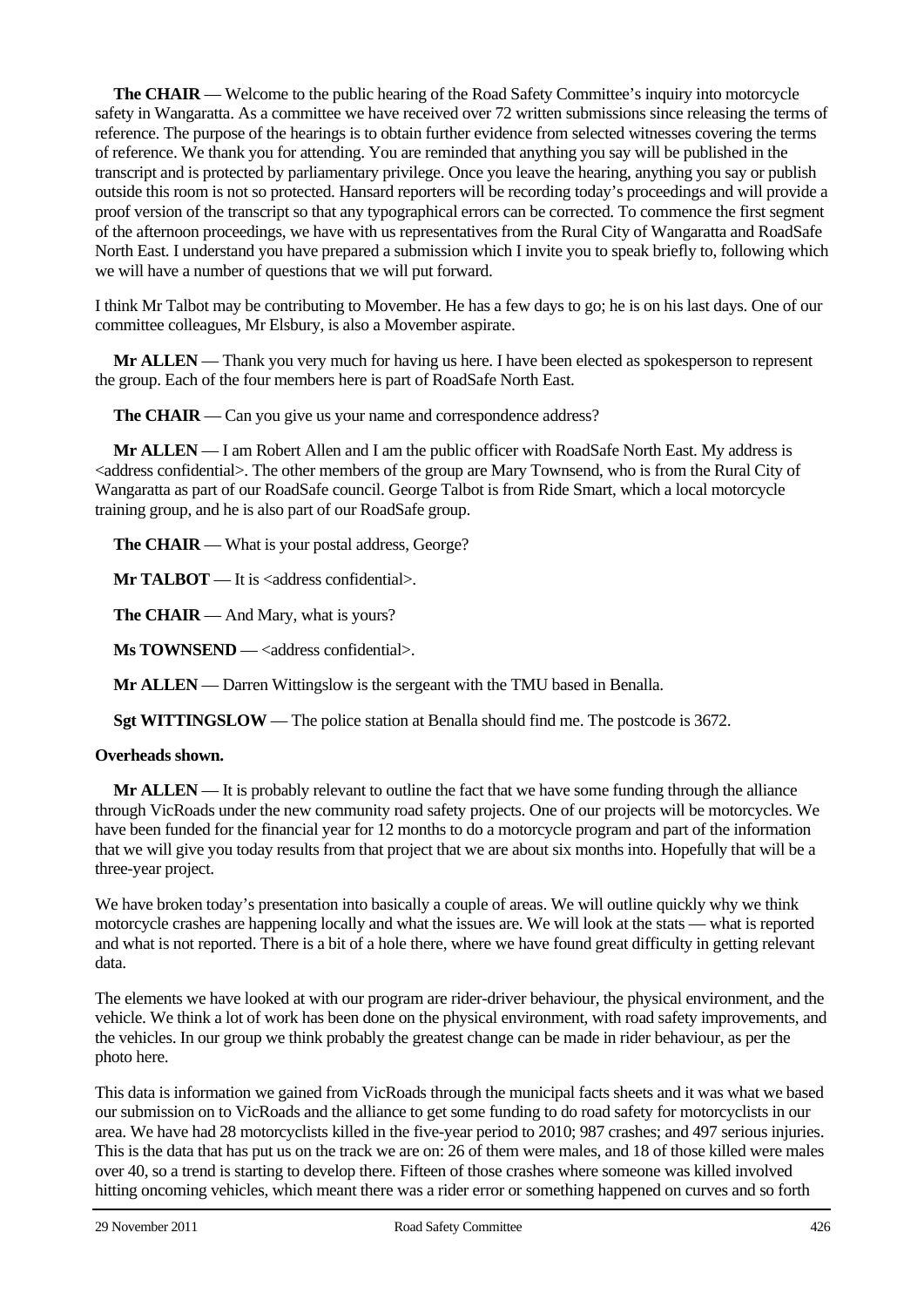that put the motorbike into the path of the oncoming vehicle. They were some of the trends that we looked at through our stats.

In the issues that we are following up with our program, speed, on both bends and straight roads, appears to be an issue. Male riders over 40 feature in a lot of the stats. Most of the crashes happen in a recreational sense. They were not riders commuting; they were recreational riders. Given the information that we have from local golf courses in the north-east region, it appears that motorcycling and/or cycling on bikes with lycra is a bit like the new golf. There are a lot of people not playing golf; membership is down, particularly within that 40-plus age group. It appears a lot of motorists are now turning to motorcycles as older returning riders, so it is riding a Harley in nice black gear and leathers and all that sort of stuff at the weekend.

Rider ego, in that the males who are involved in those crashes tend to want to test their bikes, and rider error through fatigue and impairment appear to be major issues, particularly in this region, where you have areas like the Great Alpine Road, the Wangaratta-Whitfield Road, the Eildon-Jamieson Road now that it has been opened and the Tawonga Gap Road. They appear to be the recreational areas where a lot of the motorcyclists like to meet of a weekend. Instead of having a game of golf they head off on their motorbikes and do a bit of a tour and have a coffee at Mansfield, ride across to the Whitfield pub and have lunch — and get all the windy, curvy bits. They are some of the issues that we have identified through our data.

The police have been very good in giving us some data. Obviously a lot of the police material cannot be passed on to a third party. We have used some of the information to highlight some of the areas where we see. With the areas in red, as you go through there without going through every one of them, rider error seems to be the key thing that sticks out with a lot of those stats that the police keep: 90 per cent male; the age group tends to an older age group, 35 to 40-plus. Once again, the same sort of trend: collisions, running off the road, recreational riders, older riders, and also being involved in a collision with another vehicle.

**The CHAIR** — Robert, you nominated a number of recreational ride routes and you have also defined the number of accidents, with a particular profile of rider. Have you correlated the accidents with the particular routes as well?

**Mr ALLEN** — Yes. There appear to be certain hot spots on those routes that we have looked at, and Darren will back me up there on where they are happening; it is the Wangaratta-Whitfield Road in particular.

**Sgt WITTINGSLOW** — Yes, and the Great Alpine Road.

**Mr ALLEN** — And the Great Alpine Road. That is where a number of the crashes that were in our data did happen.

The next lot is also off-road or unpaved gravel surfaces. There appear to be a lot of crashes happening on those off-roads. Off-road is very much underreported. This information indicates that just under half of our motorcycle crashes for 2005–10 occurred on unpaved or gravel roads, resulting in a serious injury. So the road surface is very important there. Once again, the unpaved gravel roads stats highlight rider error, collision with other vehicles, males and the older age group, resulting from particularly rider error. Once again to us that is indicating rider error appears to be a problem.

**Ms TOWNSEND** — The age group is a little bit lower in the unpaved gravel road area than in the paved area.

**Mr ALLEN** — Some of the motorcycle issues in rural zones that need to be addressed are cornering and braking, which again appear to relate to the ability of the rider and mistakes by the rider, lack of visibility and also the attitude. That particularly once again goes back to that male ego in a group of males over 40 out on a ride together, all trying to keep up. The last rider is sometimes under pressure to keep up with the group. There are various levels of skills amongst the group. We have had instances that have been reported where one motorcyclist missed a corner and has gone over the edge and the next bloke has followed him. There are some instances of that happening. Some of the other stuff there is generic, where we know about the vulnerability of motorcyclists; they do not get second chances and so forth. That highlights that driver error is causing a lot of problems.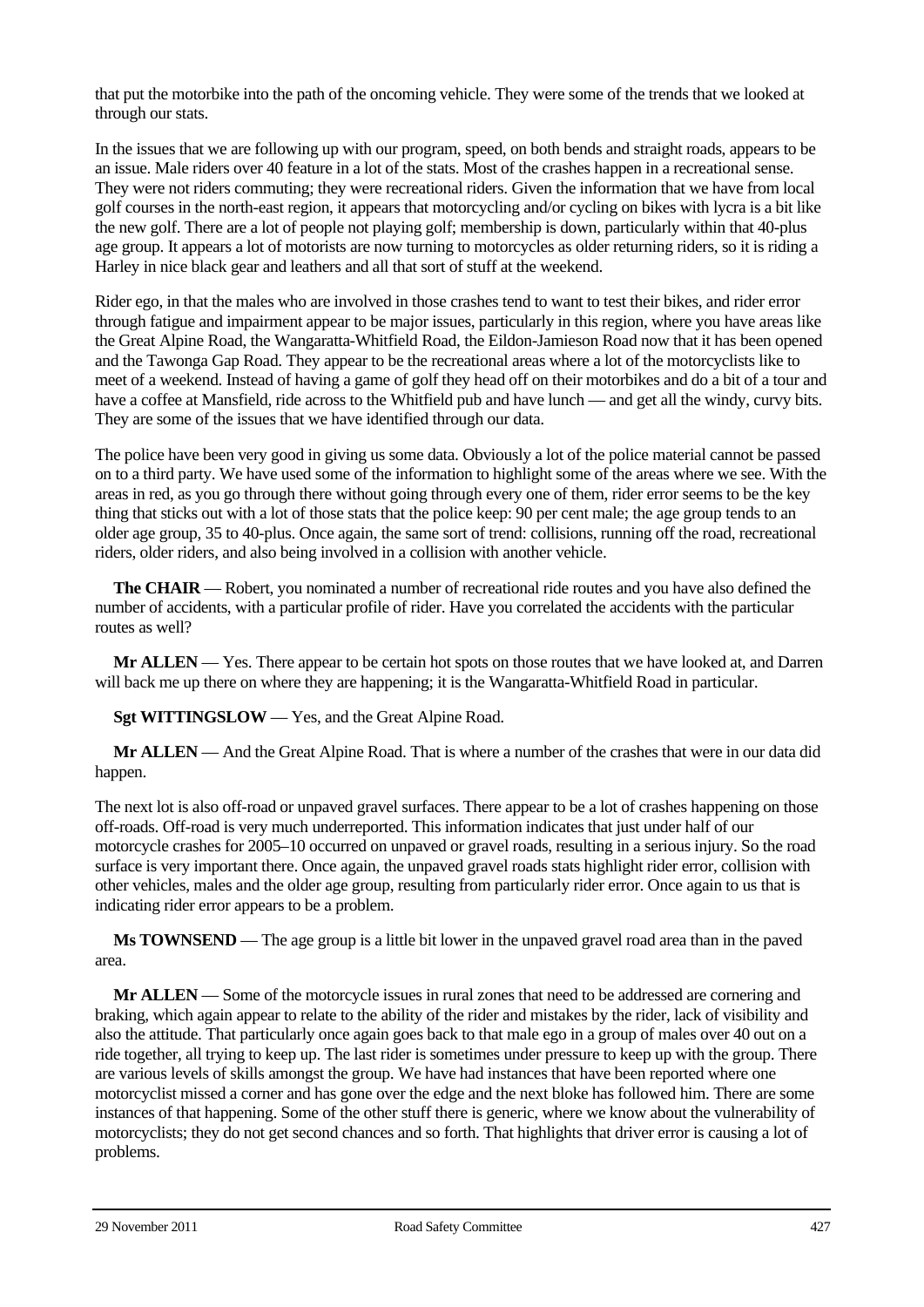There are some other issues particularly relevant to rural zones. Fatigue is one, particularly on days like today when it is windy. People get tired on motorbikes travelling long distances around the area. People can drive from Shepparton right through to Tawonga for a weekend to get from the flat roads to the more enjoyable windy roads, so they can quite often be long days.

High speeds is another. I suppose it is just becoming more of an issue where people in those sorts of groups start to plan their rides a little bit better where they will stop for lunch and work out before they go some planning, trip routes, meeting points and so forth, rather than just heading off and seeing where they go.

That is a good little photo that Mary came up with. I am not sure where she got that from. We have just drawn the analogy with some of the other cultural changes that have been successful, such as SunSmart, smoking, alcohol use et cetera. We believe these programs have been proven successful, so there is a chance to change the cultural attitudes of motorcyclists. We have listed there that education, attitudes, awareness, planning and skills need to be addressed in our road safety programs. Once again, it is the attitude and education side rather than the road or vehicle improvements.

We need to look more closely at the stats. As I said earlier, we find it hard to get good stats. As a RoadSafe group, we are always looking to VicRoads, the TAC and the police to get a wide range of stats, but there does not seem to be any one group that is correlating all of that information.

Another issue is changes to culture, or how to ride safely. We did actually apply to VicRoads for some funding to rider training. We were knocked back on that as part of our submission. We were told to keep away from rider training and focus on other areas. Rider training is an issue; in particular education on how to ride correctly. George has been a big help as part of our group as a motorcycle trainer to give us information about the issues that drivers have. We think to reduce the risks some education, changing attitudes, more awareness, planning and skills would be of big assistance, and what we would like better assistance with, in particular, is the stats side of things — better analysis. We have spent a lot of time going through data as a group, and we do not have that expertise to work out trends and so forth. If that information had been provided to us in the first place, we could have gone on with what we do best, and that is implementing programs to influence — —

**The CHAIR** — Can you just expand on that? What data are you referring to? What data would you like to access and be able to interpret better?

**Ms TOWNSEND** — I believe there are a number of formats of data out there. I do not know them because I have not spent as much energy as we would need to to get it all together, but I guess what we are really hoping is that somebody who is more familiar with the available data will draw it into some sort of conclusive form where we can then develop trends, align those with what the issues are and get some closer links so we can actually work on things that we know have direct meaning with the data that we have got available.

**Mr ALLEN** — So that is the key element that we would like assistance with — data. We know that there is a lot of underreporting of motorcycle crashes in particular, so I think we need better communication with some of those groups. The TAC has some data we can get hold of, the police has some data we can get hold of and then we are not allowed to use all of that information, and in particular off-road reporting of motorcycle crashes appears to be an area that needs to be looked at. So that has been rushed through a little bit, I know, but —

**The CHAIR** — That is very helpful, thank you. We have some questions that we would now like to put to you.

**Mr LANGUILLER** — Thank you for your submission and thank you for coming. Can you speak in relation to very specific safety programs that you might be aware of that are being conducted in this region?

**Mr TALBOT** — Just to come to that question, what we have just seen there is a lot of information. That is reality. It is quite negative. To me I get a little bit frustrated because the majority of what you saw there was rider error. Training and specific programs, to come back to your question, they are available right across Victoria, and when we hear the words 'motorcycle training' we are hearing a lot about the physical aspects of controlling a motorcycle, and that is only half of it. The rider error that we saw there is attitudinal error. It is the entrance speed into a corner — if I can talk real. It is understanding the vanishing point; it is understanding the camber of the road; it is understanding the road surface. Robbie mentioned peer group pressure, about a rider following another rider off the side of the road. All of these things are trainable. All of these things in behaviour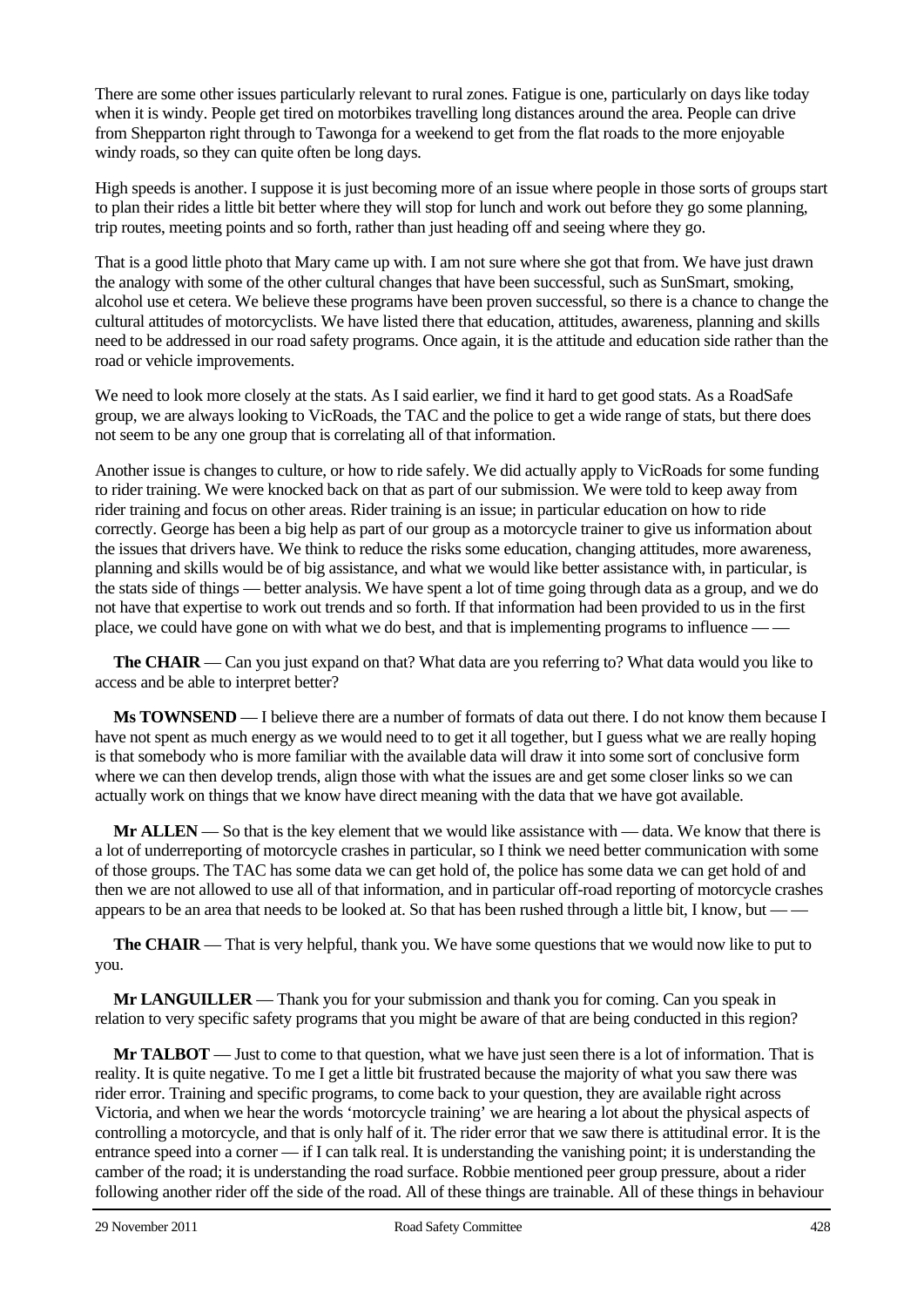are trainable. When you ask about specific programs, and I guess I wear two hats here, but it is what we train our riders to do.

The other thing that is happening there — a trend to me that comes out quite clearly — is the older riders, of over 40 years of age. I do not think it is a secret to anyone that maybe once you start to reach that time of life, kids leaving home, maybe the mortgage paid off, and you did have a licence back in the 1970s or maybe the 1980s and training was not available. It certainly was not taken up the way it is today. These people are coming back into the riding scene and feel that they do not need as much training. They rode a motorcycle many years ago, and to me there is starting to be a fairly obvious trend there. It is the positioning of yourself on the road. I get a little bit frustrated when I hear how people have always got excuses for why they have come off the bike. When you break it down, with 99 per cent of those excuses, there could be something, given the chance again, that could have been trained to control that better.

Coming back your direct question: here in Wangaratta, I have been riding these mountains for over 30 years, and we can fix a lot of the problems, but the word 'training', as Robbie said, once we hear that word, sometimes people shy away from it, but it is frustrating with the number of motorcyclists that I ride with, the amount of problems. The statistics, certainly with the unpaved road side of things as they are, but just looking at our statistics from 2010 — which as we all know was very high; 49 of us lost lives — there is one common denominator: 19 of those 49 were in over 100-kilometre-an-hour zones. They were single vehicle, they were curves. Let's have a look at it. It is road surface. It is exceeding our abilities. So much of this can be trained into a rider. There is room for fun and room for safety to be improved.

**Mr LANGUILLER** — Just on the subject, in your submission you talked about speed. Is it speed or inappropriate speed? Can you comment on that?

**Mr TALBOT** — Excellent point. It is inappropriate speed. Should I say it could be a combination of both, and I guess my colleague here, Darren, could talk more on that side, but when we are talking about our more dangerous roads for motorcycling and where the accidents are occurring, it is not necessarily 100-kilometre-per-hour situations. It is very hard to come up with that conclusion. Yes, it is the appropriate speed for the appropriate road conditions and the environment that you are in.

This side of Omeo, you will hear motorcyclists talking about a specific off-camber road. We train motorcyclists that it is their responsibility to identify that. It is their responsibility to enter a corner, yes, as you say, at an appropriate speed. Sometimes, when you put an engine into a motorcycle, and you push those boundaries and you have got peer pressure to keep up with mates, that is where it can come undone big time.

If I could give a quick analogy — I am not sure I am allowed to do this — three weeks ago I rode up to Mount Hotham and I had two very experienced motorcyclists with me. Coming into one corner — and I am the first one to admit it after 30 years of riding — I came in a little bit quick. I pushed a boundary and luckily I stayed on my side of the road. I happened to look into the mirror once I straightened up, and I saw my two colleagues – very experienced riders. Both of them took the same line I did. We stopped and had a coffee up at the top of Mount Hotham, and they said to me, 'George, what happened on that corner?'. I said, 'My mind — my concentration — went off for a moment, and I pushed a little bit hard'. They said, 'You have ridden these mountains for 30 years. We followed you, mate', and they did exactly the same thing. One of the things we train is to ride your own road, ride your own corner. We talk about focus points and we talk about peripheral vision. Even though there is a rider in front of you, you need to be looking ahead of that. That rider is in your peripheral vision, and you are riding your corner at your line and your speed. This is the sort of thing we can do off the road and then transfer those skills onto the road. It is a combination of motorcycle control skills combined with the mental attitude that goes with it.

While I just have a chance to say this, there are two things why people are running off corners. One is the lack of understanding of countersteering on a motorcycle. I am not sure whether you gentlemen ride motorcycles, but the front wheel of a motorcycle — it wants to stand up. It does not want to lie over, and I hear so many results of accidents where a motorcyclist has said to me, 'George, the bike was halfway through the corner, and I don't know what happened. It stood up, and I went straight across the road'. I tell them that of course the motorcycle will stand up. It is like a 20-cent piece rolled across a table. It wants to stay upright until you make it go down, and if you are going to make it go down to go around a corner — you cannot do that until you have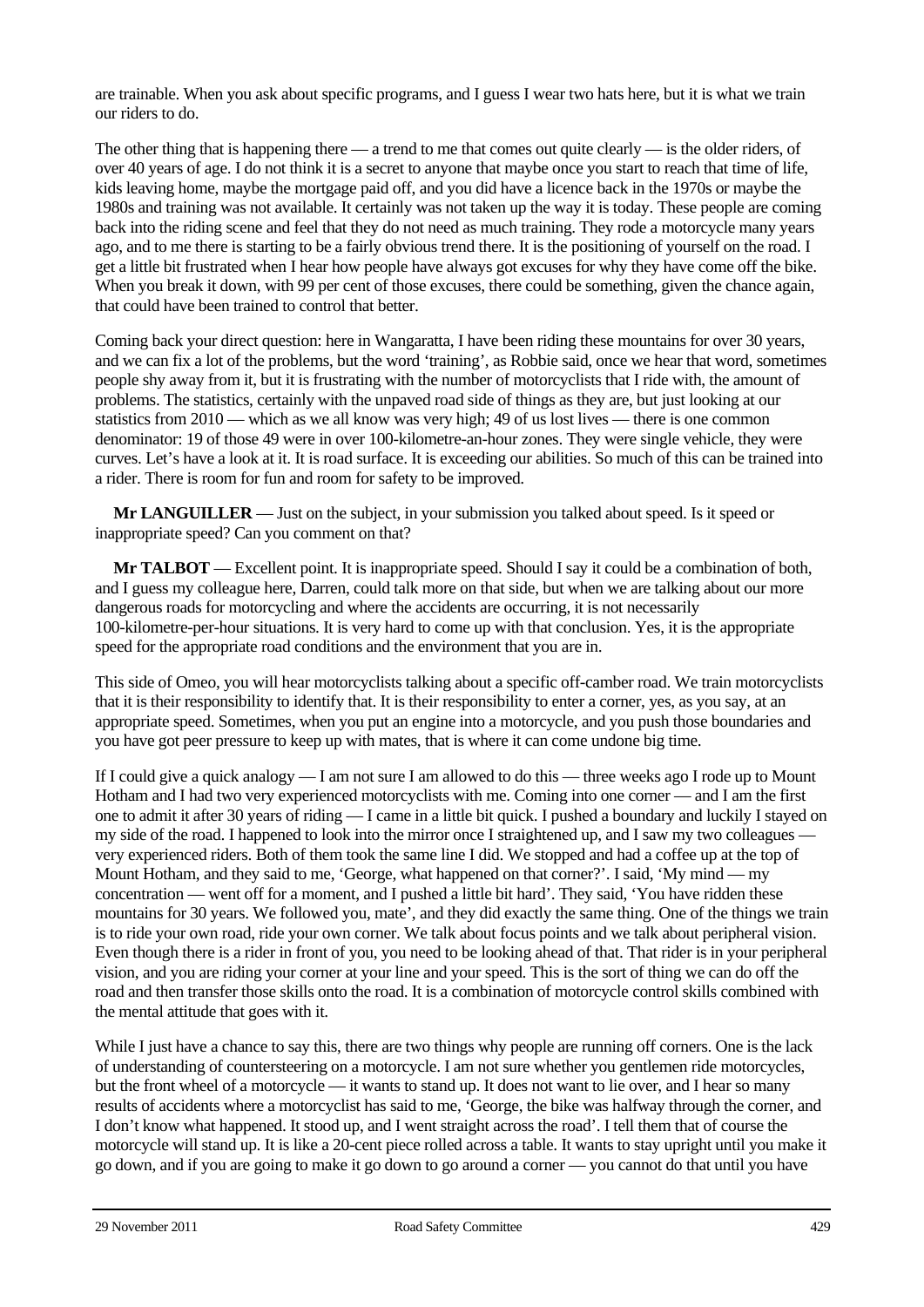learnt correct head and eye direction appropriate to what you can steer the bike through. Then we come into cambers. Then we come into identifying all the other factors — the road surface.

Our statistics — and I have some in front of me — talk to rider error, but to me, there is a lot of good news out there, and we can save lives. These are some of the things that need to come together. It is not one thing, it is not a separate thing — it is a combination. Sorry, I have talked too long.

**The CHAIR** — That is all right. We are just mindful of our time as well.

**Mr TILLEY** — Before you go a little bit more on training, I like the language that is coming through your submission, particularly getting it transferred into the owner-operator on the road. Training providers, firstly the RoadSafe Alliance, which was formerly known as RoadSafe North East — is that right?

**Mr ALLEN** — Yes, it is still RoadSafe North East.

**Mr TILLEY** — RoadSafe North East is not an RTO or accredited provider. We have just had representations like George's. Speaking to the point, do you think that all accredited providers provide the same training outcomes? In view of other training providers, are they providing the same sort of standard and the same sort of training outcomes that your organisation is?

**Mr TALBOT** — That is an excellent point. That is actually a VicRoads issue — or VicRoads are looking at that at the moment. One of the things on the table — and I am actually in Melbourne on Friday as part of the reference group — is that they are looking at making training uniform across all of us as accredited providers, but it is not the case at the moment. It is a very relevant point that you are making, because from memory I think we have about 30 Victorian accredited motorcycle providers. Although the information is documented on what they deliver, it is on record with VicRoads that, no, there is not enough uniformity in that, but they are looking at perhaps coming down that road.

**Mr TILLEY** — I am interested also — you mentioned, Rob, that you made an application to VicRoads for some rider training.

**Mr ALLEN** — Refresher training for returning riders.

**Mr TILLEY** — Can you give us some detail as to what your intention is there? What would be delivered?

**Mr ALLEN** — In the past the RoadSafe group — I am going back probably 6 to 8 years ago — used to run days at Winton Motor Raceway with, I think, HART. I do not know what it stands for.

**Mr TALBOT** — Honda accredited rider training, I think.

**Mr ALLEN** — Yes, something or other like that. There were opportunities with returning riders, or any experienced riders, to go along and have some instruction on the motor racetrack. That was our intention — to try to go down that track. The information we get back from talking to people like George and cyclists — some of the returning cyclists have had a motorcycle licence for 20 years but never used it, so all of a sudden they are in their 50s or whatever and have enough money to buy a Harley or whatever, so away they go without any training. One of our intentions was to do some refresher training, maybe at Winton, using an accredited training provider.

**Mr TILLEY** — What sort of amounts were you asking for, and how many people do you think you might have been able to reach for the north-east?

**Mr ALLEN** — In our initial bid we put in \$10 000 to cover probably three or four or five — maybe \$2000 or \$3000 to run a day. I know from the response, Darren, that we had last time, 100-plus riders turned up.

**Mr TALBOT** — I was actually one of them.

**Mr ALLEN** — And George was one of them. We are talking 6 to 8 or 10 years ago. As far as we know there is nothing happening in our area in that regard, but the VicRoads approach was that as a RoadSafe group we should be looking at driver training.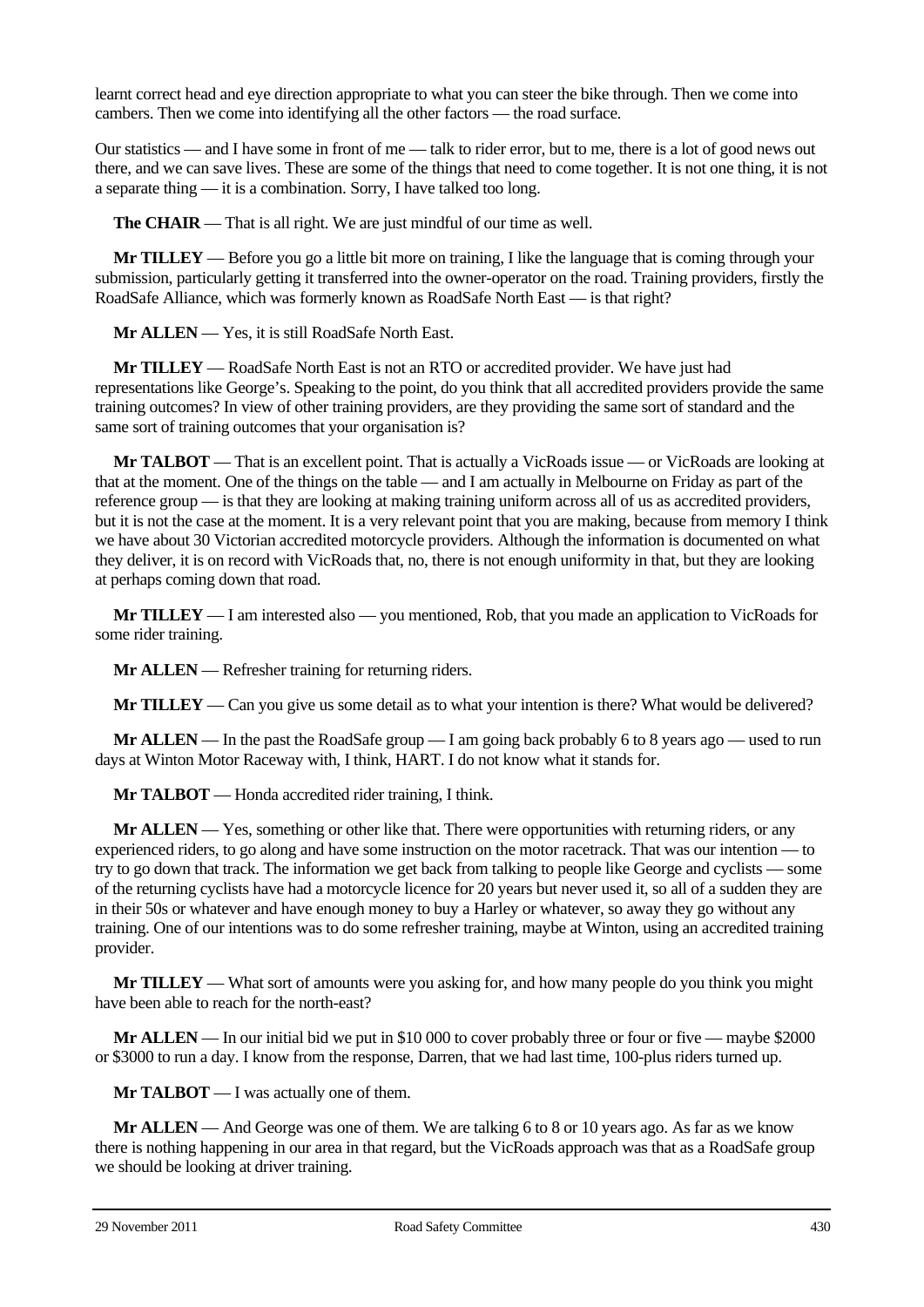**Mr TILLEY** — I just want to change to a different subject. A particularly keen interest of mine is north-east Victoria — thousands of kilometres of unsealed surfaces off-road, and we know that under the legislation it is no different whether it is sealed or unsealed. Without stating the bleeding obvious, in your contribution you said that it is underreported — 50 per cent of crashes are reported off-road. It involves recreational and returning riders. Can you expand a little bit more on that and what some of the issues associated with off-road riding in this area are that you think need to be addressed?

**Sgt WITTINGSLOW** — Collisions on unpaved and gravel roads have been a major driver to our road trauma in the north east for many years now. I think, from memory, certainly in the Benalla-Mansfield area, which is a little bit south of here but certainly in the same demographic as we are talking about up in the Wangaratta area and the high plains, about 65 to 70 per cent of all the serious injury accidents up there are off-road motorcycles. Police, as an enforcement agency and an educational agency, I guess, really had no way of getting up there to be able to do any proactive work or any of that sort of work.

What we have actually done out of Benalla is that I have started a Benalla off-road motorcycle project, where I approached Suzuki Australia. They have provided motorcycles. I approached TAC, and they provided funding to get police members trained, and I approached DSE because most of the collisions are happening in their land, and they provided funding for uniforms for police members and a trailer. In all, from a three-year project, about \$100 000 worth of sponsorship was obtained.

We have had that up and running for two and a half years now, and we are experiencing — I know that is great, and it depends where you are taking from and that sort of stuff — but we are experiencing roughly about a 25 per cent reduction in our off-road motorcycle accidents. It is not just the road trauma we are having a great effect on; it is also the assistance that we can provide in searches for people when they are lost in the summer and winter. Also, during total fire ban days we can get motorcycles out into the bush where the campers are to advise them not to light fires and that sort of stuff, so they have a really good multifaceted role that they can play up in the high country where traditionally police have not been able to get to. We also work in partnership with DSE and Parks Victoria on motorcycles. That is what we have operating at the moment in the Benalla area.

Wangaratta are currently going through negotiations to get — I think they are with Honda Australia — a similar sort of arrangement that I have put in place in my patch, to combat the situation up in Bright and Myrtleford and all that sort of stuff. So there are some really positive things happening, and the full support of Victoria Police has come about as well, so it has been really good — a multi-agency approach to a problem that affects so many people.

**Mr TILLEY** — So your organisation as a whole is backing these initiatives?

**Sgt WITTINGSLOW** — Yes, look, they are. I guess they really do not have much choice in the matter, if I can say that, because we get belted around the ears about our serious injury crash rates from a whole different level of government and other organisations, and we need to be able to get in there and do something about it. That is what we have done.

**Mr TILLEY** — Just going into it in a little bit more depth, how many motorcycles do you have available to you under your scheme and how many available trained riders to go out and perform training?

**Sgt WITTINGSLOW** — I have got two motorcycles — and they were up in the Strathbogie over the weekend — and five qualified riders, with the expectation that one more will get trained. The initial project was to have two motorcycles and six riders.

**Mr TILLEY** — And with your commitment to other parts of your patrol areas and things like that, how many hours have you been able to put in to achieve that — I think you said — something like a 25 per cent reduction?

**Sgt WITTINGSLOW** — We signed an MOU with the DSE that we patrol, I think it was — I would say: don't quote me, but I know you are going to do that  $-\frac{1}{x}$ 

**Mr ELSBURY** — We certainly will, that is what we are here for, I am sorry to say.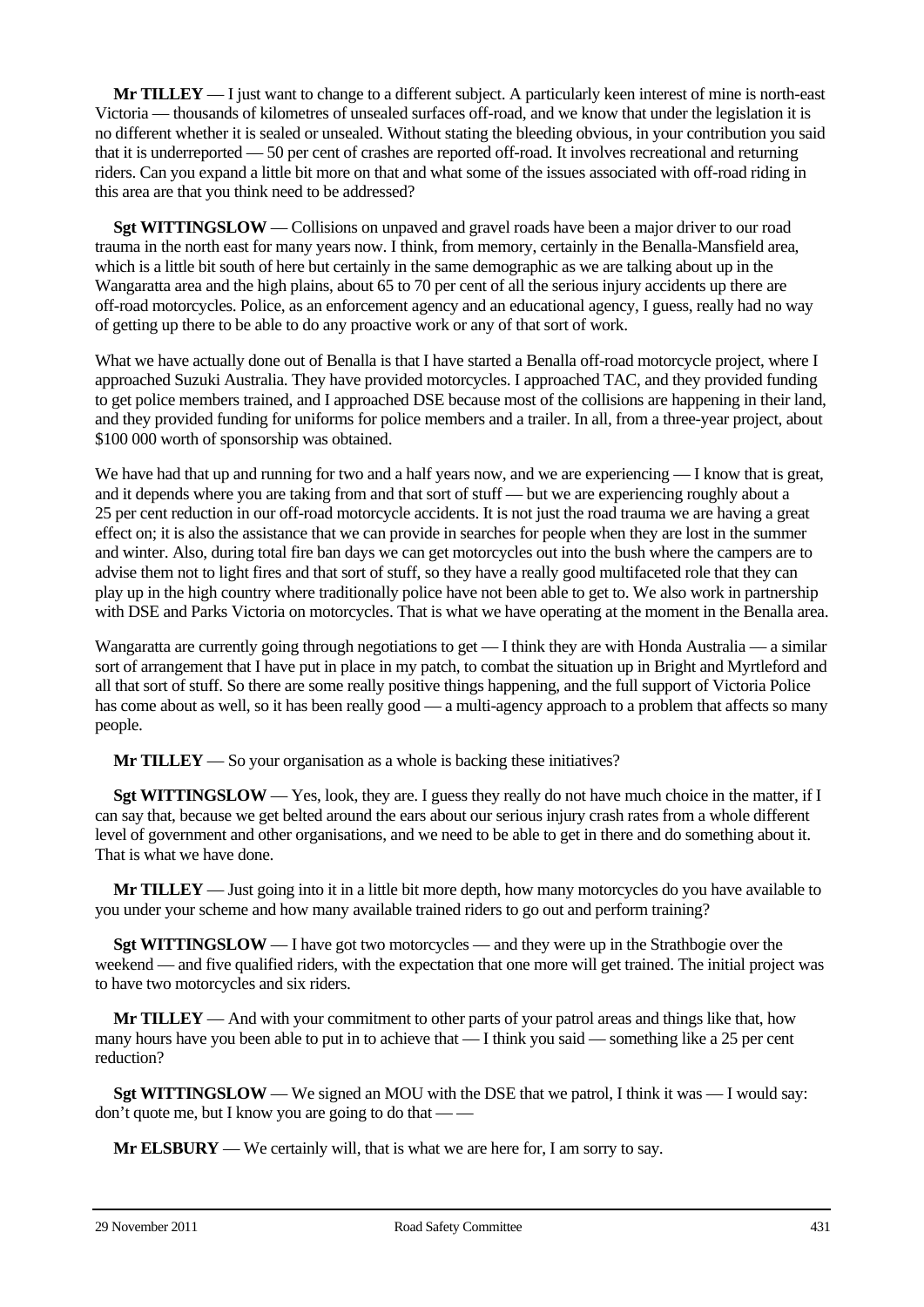**Sgt WITTINGSLOW** — Our MOU with DSE was somewhere between 50 and 80 days a year when we would say, 'Yes, we will be up there in the hills, either with you or without you, doing what we need to do', and that has worked really well. We have an ongoing commitment with Suzuki Australia to provide motorcycles indefinitely.

**Mr TILLEY** — You are certainly to be commended for it, and we have taken evidence from DSE and other areas expressing a view; it has been a bit ad hoc, but certainly you should be commended for the work so far.

**Mr TALBOT** — I just make one comment there. With the work that people like Darren are doing, because you need a legal licence or learner's permit to ride a motorcycle in a national park, and the extra work that these guys are doing, we have seen an increase of 127 per cent, I believe, in five years of recreational registrations, and I personally see people coming to me saying, 'I need to get a learner's permit to be legal to ride up in the bush'. When they come to providers like us, then we are probably getting about 70 per cent who are undergoing training as well. It really works together, and most of our training is generally on-road or targeting on-road, but for something like emergency braking and the rest of it, it goes with it. I just want to add that.

**Mr TILLEY** — On that, what with government training and off-road experience, as a trainer, you see some of the skills balance and the method of operation. Are any of those skills from off-road transferred to on-road skills?

**Mr TALBOT** — Very much so. People can practise braking regularly; they can practise cornering techniques and eyesight. The real problem is when we panic, when adrenaline runs through the body. In the bush it is when that Nissan Patrol comes around the corner, or that rut, or whatever. Part of what we train for is how you are going to react in an accident. We do that pretty much for on the road, but getting it wrong at that most critical point, that is transferable to whatever the case, so, yes, very much so.

**Mr LANGUILLER** — I think you are doing a terrific job, and I say so in the context that evidence given to this committee in other areas have shown not to be as successful as you have been in terms of the programs that Darren was talking about particularly, in getting the bikes, getting the actual people to be trained and so on. Just a clarification if I may: you named some of the agencies that are actually funding you, but I do not think you mentioned VicRoads, did you?

**Sgt WITTINGSLOW** — No, VicRoads do not fund us.

**Mr LANGUILLER** — They do not fund you? Why not?

**Sgt WITTINGSLOW** — I am not going to quote VicRoads policy, but the conversation I have had with VicRoads is that anything that does not happen on a paved road, they really do not want to know about.

**Mr LANGUILLER** — It is an important point you make, and if I can just read into the record to follow it through, in relation to roads, the Road Safety Act 1986 says:

road means—

(a) an area that is open to or used by the public and is developed for, or has as one of its main uses, the driving or riding of motor vehicles …

I do not see any definition in the act that talks about paved or unpaved or any definition of a type. I suggest to you that in my judgement, VicRoads is responsible and should probably be helping you. That is my view.

**Sgt WITTINGSLOW** — Yes, I could not agree with you more there, but I have had conversations and been in meetings with them where my angst in relation to their not really wanting to know about anything that happens other than on paved roads has been quite apparent over many years.

**Mr LANGUILLER** — Thank you.

**Mr TILLEY** — I want to go back; we have heard evidence particularly from representatives of Victoria Police in Geelong and Ballarat in relation to areas of responsibility, patrol areas and those sorts of things. In your experience in this area in regard to the numbers that are committed to road safety, particularly to highway patrol or the traffic management unit, have they changed at all in the last decade?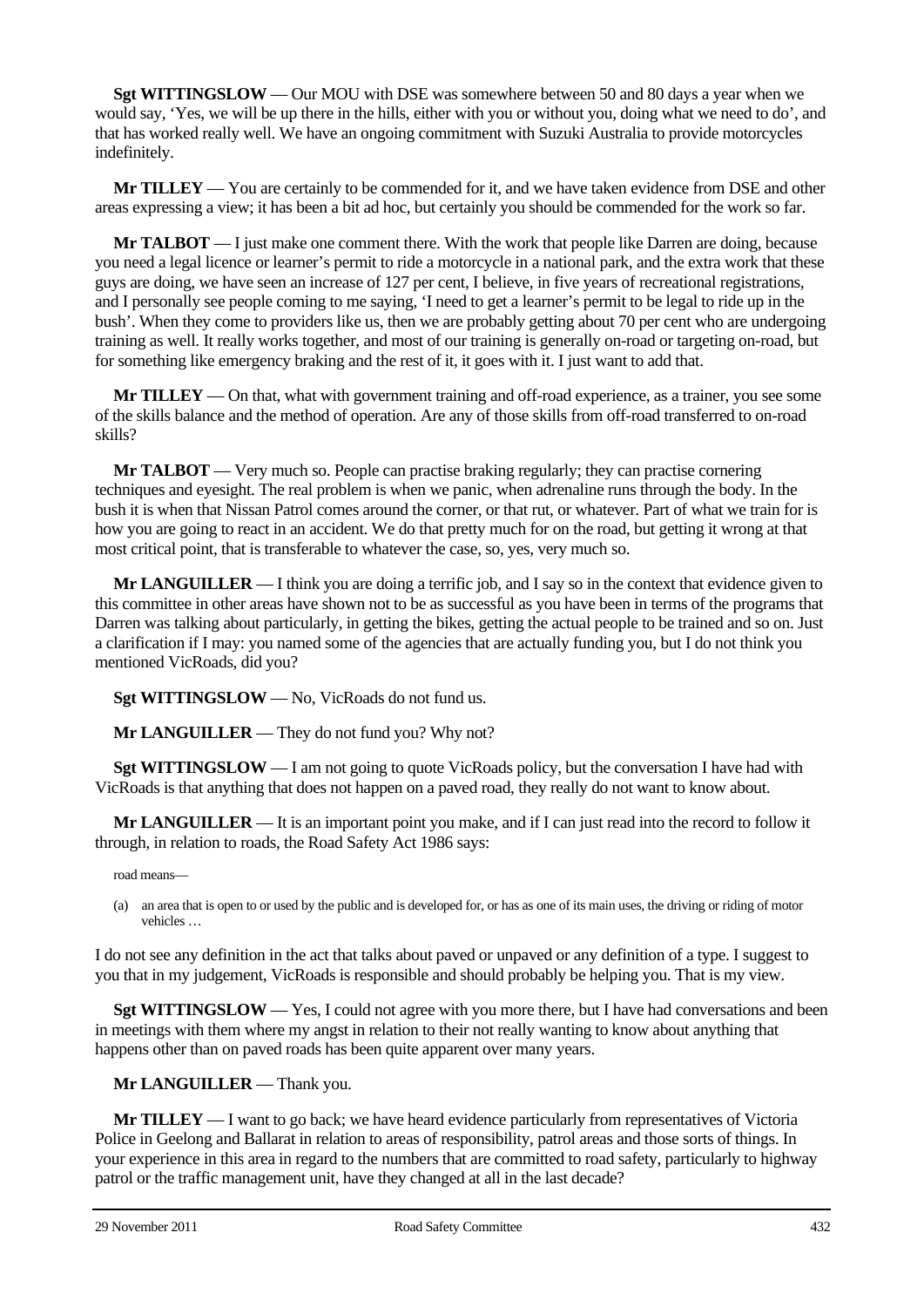**Sgt WITTINGSLOW** — I can speak from experience, having been at the Benalla highway patrol now for 21 years and the officer-in-charge for the last 10. We used to have a sergeant and 11 members; we went down to a sergeant and 8. Then after a lot of report writing, bantering and not taking no for an answer, kicking down doors and all that sort of stuff, we got one more member. We are a sergeant and nine. I point out, though, that the members who ride the motorcycles — in off-road motorcycling you obviously need specific skills and abilities to be able to get through the four-week course. It is not only highway patrol members who work the bikes. I have got three members from Mansfield general duties, one sergeant from Benalla uniforms and one of my members also rides; that is the make-up of the five.

**Mr PERERA** — Thank you very much for your presentation. My question is about protective gear. What is the best way to encourage people who ride to use protective gear?

**Mr ALLEN** — I would say education. There is a school up this way, Tallangatta Secondary College, which is very proactive in anything to do with any road safety or any program. They had a number of their students, particularly in years 10 and 11, that is 16 or 17-year-old kids, who were missing school through broken arms, injuries from falling off farm bikes and riding trail bikes at weekends and so forth. They have implemented a program at the school where they have purchased bikes, and they run kids through rider skills. A key component of that is protective clothing. George is going up there shortly to talk to them about their training program. I would see a particular way of addressing that issue, being through education of young riders and drivers.

That program was a schools program. It has identified that a lot of the kids are unlicensed, but they are potential road users and will be learner drivers. We have an excellent program through our graduated learner driver program for car drivers, but the school is doing a lot of work and showing some benefits in regard to those kids being future road users. So I would see education — we did apply for funding to the VicRoads alliance to investigate that program, but we did not get the funding to do that. We were told not to look at young riders and driver training and education.

**Mr PERERA** — Do you think protective gear should be made mandatory?

**Mr TALBOT** — Could step in on that one for a second. There is a discussion paper happening at the moment where basically through the Motorcycle Safety Foundation they are looking at making protective gear mandatory. The first thing they are looking at is taking away the riders we see in shorts and singlets, especially coming into this time of year. That is being looked at at the moment; it is being discussed, but I am not sure what the outcome will be. High visibility will be part of that.

**Mr PERERA** — Any other views?

**Sgt WITTINGSLOW** — Yes, I would like to say something. A few years ago now I was involved with a research project with VicRoads and MUARC in relation to identifying and looking at motorcycle accidents where people received serious injuries. As part of that project it was identified very clearly that if the people who were involved in the accident had been wearing not only protective clothing but the correct and up-to-date protective clothing their injuries would have been significantly less. There was no doubt about that at all as part of the findings of the motorcycle crashes that we looked at. Therefore it follows that perhaps something that should be looked at Australia wide is getting an Australian standard for motorcycle apparel from the neck down — because we know helmets do — and making it a mandatory requirement for motorcycle riders. It is something that should be looked at.

**Mr PERERA** — Basically what you are suggesting is that all protective gear should have an Australian standard; is that correct?

**Sgt WITTINGSLOW** — Yes. If you want to have the right and the luxury of being able to ride a motorcycle and potentially end up in hospital, which costs the community hundreds of thousands of dollars every year, then you need to sign up and make sure that you give yourself the best available opportunity to survive when the accident happens. Given that recreational motorcycling, particularly out in the bush, is inherently a dangerous recreational pursuit and people are only out there to have fun, enjoy themselves and push themselves to the limit, it is going to go pear shaped. We have to accept that. If they have on the correct protective equipment, it is going to lessen their chances of being seriously injured.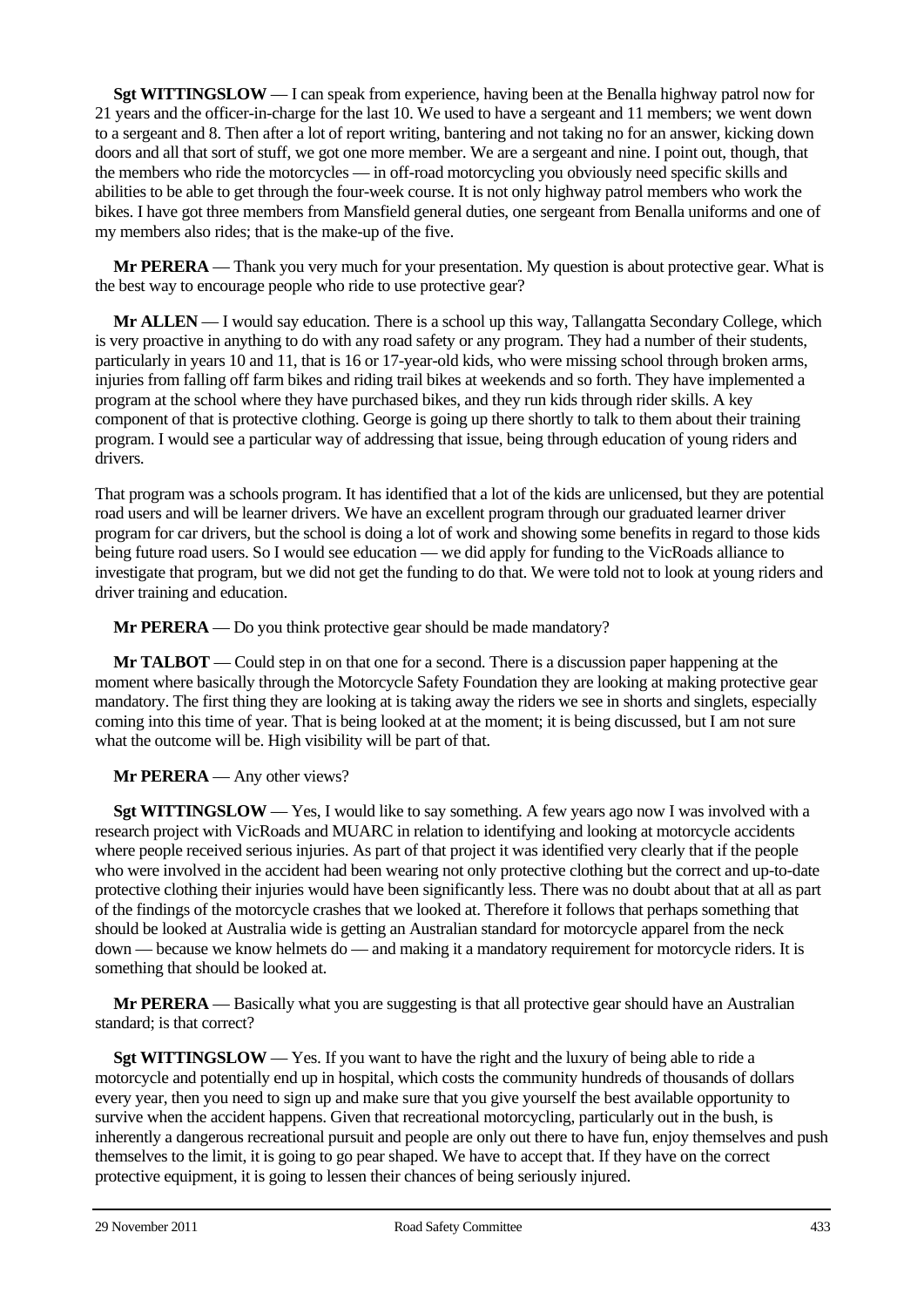**Ms TOWNSEND** — I want to put some balance into the query about VicRoads by saying the RoadSafe Alliance is indirectly supported through VicRoads by state government funding. I am not quite sure of the details of that. Maybe you need to be in touch with VicRoads to see what the percentages are and how that works. Whilst they may not be funding certain roads, they do have a support structure with us.

**Mr TILLEY** — I want to go back to Tallangatta Secondary College with their driver program. Was it Vern Hilditch who started that?

**Mr ALLEN** — Geoff Lowcock was the principal at the time.

**Mr TILLEY** — And who has responsibility for it at the moment?

**Mr ALLEN** — There is a teacher there called Duncan Livingstone, who is the key component. He spoke at our RoadSafe conference in Wangaratta recently. The program is showing great benefit in that they are teaching the kids not how to ride on roads but the basic safety requirements for their BMX-type off-road bikes, and wearing the correct gear is something that they have really implemented. They have reduced the number of kids who are suffering injuries, such as broken arms and legs or whatever, and missing school. That was their intention: to stop the kids from missing school. Initially we were told as a group by VicRoads not to look at that because it was encouraging young people to ride motorbikes and we do not want to encourage young people to ride motorbikes.

**The CHAIR** — Sorry, what was it that you do not wish to encourage?

**Mr ALLEN** — VicRoads said we do not want to encourage young people to ride motorbikes, whereas we thought it was a great piece of educational harm minimisation. We know they are going to ride motorbikes. You only have to drive around and see the number of trailers and utes that are heading up to the bush every weekend. Darren can evidence that. If they wear the correct equipment, they reduce their risk of injury.

**Mr ELSBURY** — I have a couple of questions. The first one is probably directed to George, and it has to do with training. I am interested in what you think would be a reasonable amount of minimum training for someone to go from complete beginner to learner and then from learner to P-plater?

**Mr TALBOT** — I am going to go backwards on that one, if I can, and answer learner to P-plates first. It is something that in my involvement with VicRoads and other bodies I have looked at. When you take into consideration an off-road rider who still requires a learner permit, the increasing number of scooter riders who may be commuting around the town and all the other riders, it is a hard figure to arrive at. However, I did a licence course before I came here today, and I would love to see people arrive on the day to get their licence with 50 hours. You would have to find the middle ground, considering all the classes that I have just mentioned, and there are others.

I get nervous when someone walks through my door and says, 'George, I'm here for a licence today'. I ask them, 'How much riding have you been doing?', and I hear comments like, 'It's been too wet', or, 'I couldn't afford the bike, so I really have not done any riding since I got my learner permit'. I have to ask that person to ride towards a set of electronic lights — I am not sure if you are familiar with the test — make a decision and then transfer reflexes and decision making onto the motorcycle. When I am testing them I am concerned about those people falling off in front of me, and it does happen. So someone walking through my door and presenting me with a logbook that says they have done at least 50 hours of riding has to be an improvement. I realise there are issues with the policing of it and everything else, but it has to be a step in the right direction. It does need to be looked at from a lot of different angles with the different rider groups.

The other question or part of the question was what they need to have before they go for a learner permit. If I can explain our set-up at the moment, we offer a 2-hour introductory course for someone who has never sat on a motorcycle. I will only have two people at a time. That is what my individual company does. Two hours is long enough, because I used to do it for 3 hours, and in the third hour people were going backwards. They were fatigued and losing concentration.

The answer to your question is very much an individual one. I have very rarely had anyone who has never ridden a bike before who has done a 2-hour session and my recommendation has been to come back and do a day-long learner course, which results in a learner permit at the end. I have had some people who I have had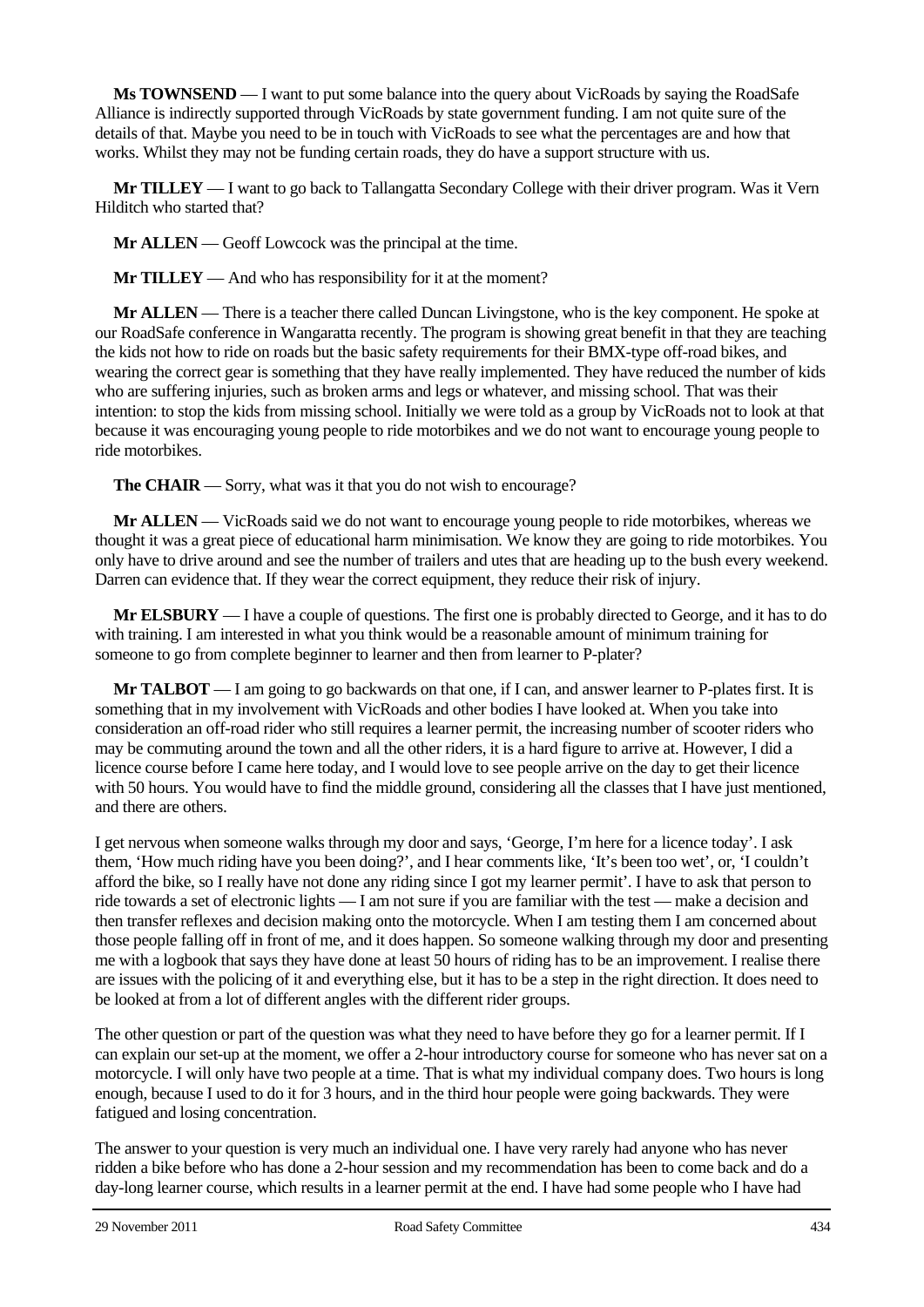come back four or five times for five 2-hour sessions before I thought they were ready. It is not just their bike control skills; sometimes it is their nerves or their ability to make decisions. It is very much an individual thing, and that is what I base it on. I say to my students when they start, 'You are paying me for my honesty, and I have to sleep at night. I want you out on a bike when you're ready'. It is an individual thing.

We get a lot of people in our area who may have grown up on a farm, and they have ridden a farm bike to help Dad round up the sheep. They are not fully up on their skill levels, but they are at a level where I feel they are ready to move on to that stage. I would not be able to put a figure or a time on that because it is an individual thing.

**Mr ELSBURY** — Considering the location of accident hotspots, have VicRoads or the local government looked at or undertaken infrastructure upgrades, and if so, what are they?

**Mr TALBOT** — From my knowledge, I am not sure. Darren may be able to answer this question or Mary.

**Ms TOWNSEND** — We have done a small trial project with VicRoads over the last couple of months. We have a couple of hot spots. One is on the Mansfield-Whitfield Road. It is a hairpin bend, and it is probably about a third of the way along from Whitfield towards Mansfield. We also have another hot spot on a fairly tight bend going up Wangandary Road, which is a local council road as distinct from a VicRoads road like the Mansfield-Whitfield Road.

The trial we have done, which we are yet to prove to be successful or otherwise, is to put up some unconventional signage with a series approach. I think it has 'High-risk motorcycle area', 'Slow down' and 'Stay on your side', and there are some visibility and slippery bike symbols. They are very large signs in bright colours. Initially we were told 'Unconventional signage; we don't want to go there', so we said we would trial it on our local road for which we do not have to get the same approval.

We are yet to do a follow-up survey to determine whether there has been any impact on rider awareness and rider behaviour as a result of installing those signs, but ultimately we would like to install those signs at some of our hot spots. We are not changing the alignment; we are not changing anything other than the awareness and the attitude of the person riding. In a lot of places, without significant funding, our roads do not lend themselves to taking out the hairpin bend. Rural councils and even VicRoads have to justify with numbers and figures. You do not actually want to wait for the crashes to happen before you implement those changes.

That is one of the difficulties we have with our statistics. If there are gaps or there is an increase in registrations, we are not necessarily going to have a reduction in our figures. If we are doing some educational training, say, the accidents may be falling off but the numbers could still be increasing. It is very difficult to prove over time that the education and training-style process is working, which is why we are saying to look retrospectively at other ways we have achieved these things with smoking and alcohol. We know it is a proven method of behavioural change, but it is very difficult with our statistics at the moment.

**Mr LANGUILLER** — If I may come back to the issue of training, in earlier submissions our committee heard from motorcycle clubs that there might be a role for them to play in terms of mentoring and perhaps assisting in training returning riders and so on. Do you think there is a role for motorcycle clubs? Can they help in any way? Would there be a new role that we can find in a more institutional sense, a more structured sense, than there is at the moment?

**Mr <b>TALBOT** — Personally I have had a little bit to do with the Ulysses group that you may be aware of, specifically up around Bright and their area. I was asked to go there and talk about training. The result was I implemented a small course for those riders. I believe there is a role. I believe the mentoring aspect is absolutely huge, because it is a lot of fun to ride in a group with other people. I think there is an in to start to implement. To summarise, there is very much so, if it is done correctly. Everybody likes to ride in a group. There are fantastic names like Ulysses. When you are going to put people together with such a good organisation, let us make the most of that and bring them on board. Yes.

**Mr ELSBURY** — Just as a sort of sealer of the inquiry, what specific outcomes would you like to see from this committee's inquiry? What is your list to the motorcycle Santa?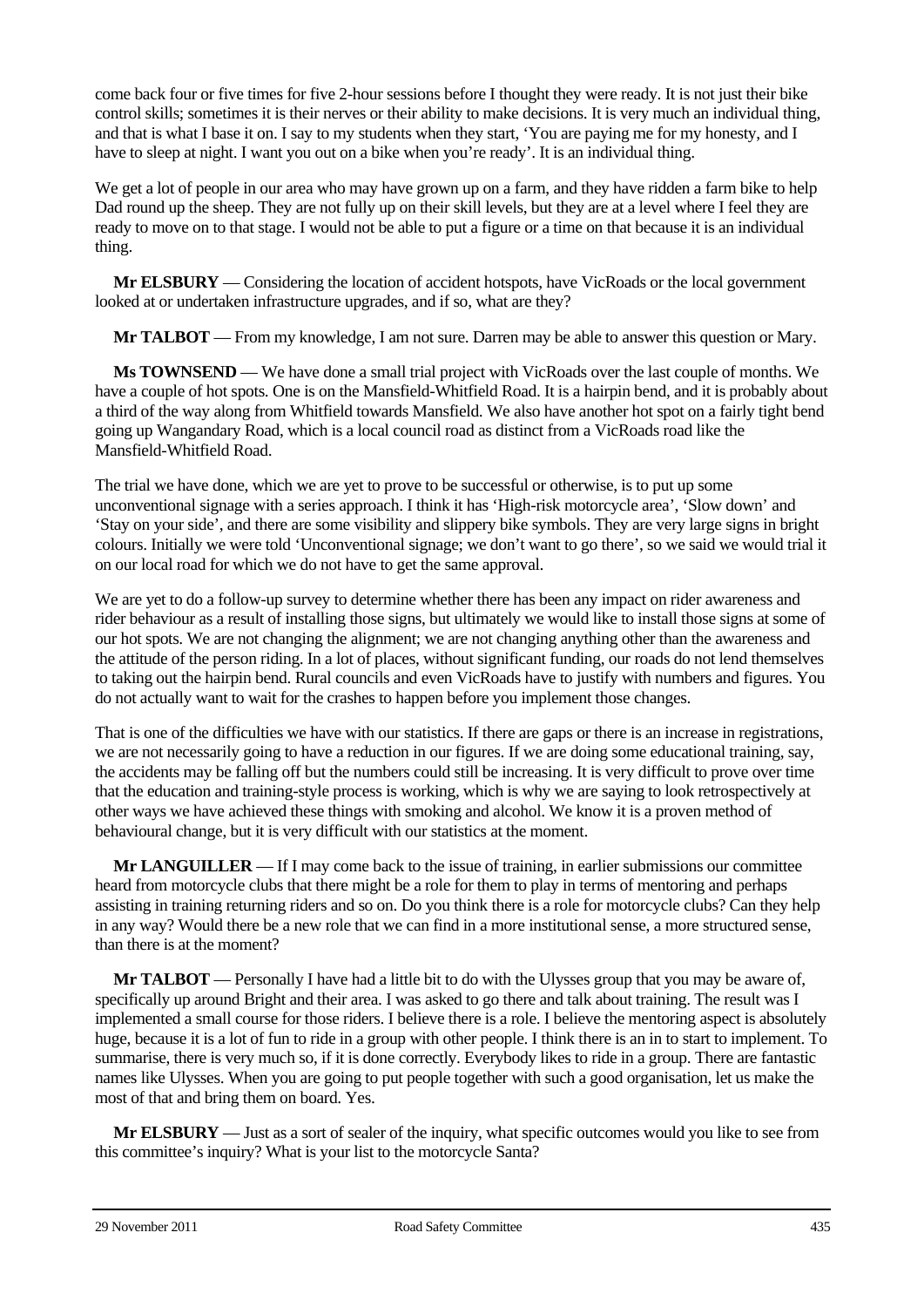**Ms TOWNSEND** — The last page — if I could answer this partially, and I am sure others have probably got some things to add — mentions getting better support for cultural change. In particular we are essentially a volunteer group. I know I am paid in my role at Rural City as an engineer, and I go to these meetings through the committee; however, there are other members along here who do it either within their work or outside their work, and we have a number of volunteer members as well. We have limited resources even in my role to focus on this alone, in which case I believe we need some assistance in providing, like I said, better analysis of the statistics.

I think that needs a lot more work, because I believe if we do our statistics correctly and we look at what is there and what is not there, we will be able to make a better and more balanced decision about what the real issues are and link those clearly with what the real issues are. The real issues are coming from people like George and Darren, who know what is happening out there. We need to harness that information properly before we resource the direction we are going to go. We have got volunteer people who are willing to implement that, but they still need administrative support. Their interest is in implementing it; it is not really in running an administrative role. I guess we will get the best energy out of the community if we implement it in a way where we are using the people's positive energy in the most positive way.

**Sgt WITTINGSLOW** — In short, when you look at the stats that have been presented today, with on-road motorcycling 50 per cent of all accidents are due to rider error; 90 per cent of off-road are rider error. It gets back to training, I think — training people and education. That is where it gets back to. Certainly a bit of a passion of mine is also the apparel and some sort of Australian standard for making apparel mandatory for people.

**Ms TOWNSEND** — To put some balance to Darren's comment, we are talking about rider error. I think rider error is a combination of attitude and skills. We talked a lot about training, but I think one of the barriers we are going to struggle with and will probably always struggle with is attitude, particularly if you look at the gravel or unpaved roads. In that sector it was a slightly younger group that was having the issues. I think the attitude changed there, and I know that a lot of motorcyclists are very independent sorts of personalities, and they need to be. Like George said, that is part of what helps them survive; they have got to not ride like the guy in front. But at the same time they could also be independent in that they possibly do not want to hear everybody else's version of how to ride. I think to reach that group may be difficult, and that is something where we probably need some assistance in understanding how to reach that group as well. I think that attitude is going to be a big factor in how people ride, because that is where the egos come in — and the other factors in rider error. It is definitely a combination of the two, I think.

**Mr ALLEN** — One of the challenges that we face as a community road safety council is involving the community. It is one of the things that is put on us to have better local government involvement. The process we are going through at the moment, particularly with motorcycles as the key focus is that there are a lot of things happening and a lot of people doing things, but it is very disjointed. I would personally like to see some group, organisation, body or whatever to be in charge of motorcycle safety, and they pull all our groups in to work towards the one aim. At the moment it is thrown out to us. VicRoads has said to us, 'You tell us the problems; you tell us the answers', and we are spending a lot of our time as community not-for-profit people going through data and analysing, whereas I think the value of the community road safety council is involving the local community and changing attitudes. I think more direction and more someone in an overall big picture looking at the problem. We have mentioned SunSmart, alcohol and smoking. All those quit programs seem to be governed by one body, and then everyone works with them, but at the moment I do not think that is happening particularly with motorcycling safety.

**The CHAIR** — Thanks for that comment, Mr Allen. You raise an interesting point in relation to community education. I am sometimes intrigued at a local government function every now and again — in my case I might have a municipality that represents 90 000 or 120 000 people, and they might have municipal activity that gets 200 on deck at some considerable expense. There is not always necessarily a full engagement with the wider community. Some of those activities might be an Australia Day-related function, and there is not the wider support of it; and likewise with road safety councils, which are well thought through and well constituted. They can have a good local government representative and some bike education programs and other activities, but they can sometimes meet in isolation, and their messaging can take a while to get out to the wider community as opposed to being planted more strongly within a community so there is wider ownership.